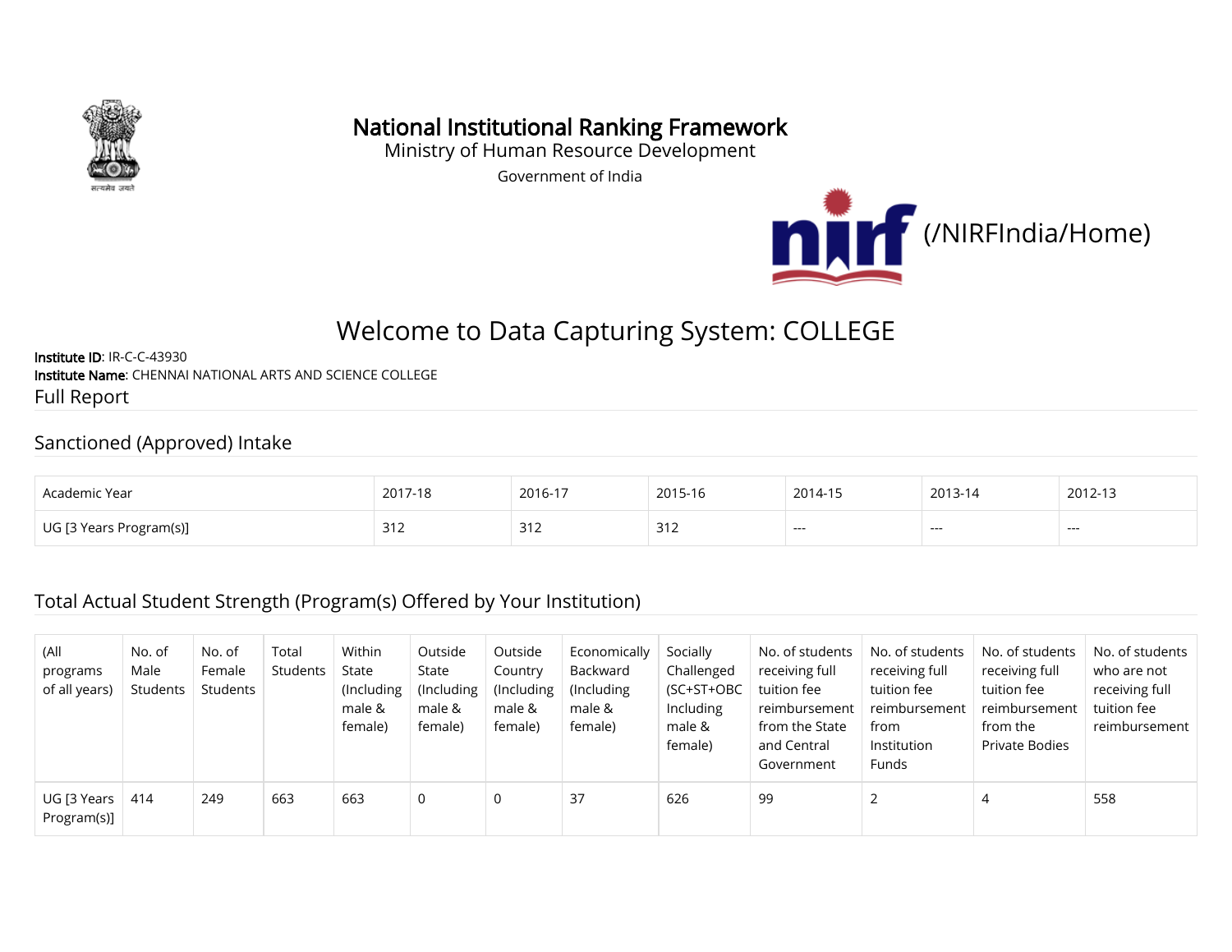### Placement & Higher Studies

|                  |                                                     | UG [3 Years Program(s)]: Placement & higher studies for previous 3 years |                  |                                                          |                              |                                                      |                                                |
|------------------|-----------------------------------------------------|--------------------------------------------------------------------------|------------------|----------------------------------------------------------|------------------------------|------------------------------------------------------|------------------------------------------------|
| Academic<br>Year | No. of first year<br>students intake in the<br>year | No. of first year students<br>admitted in the year                       | Academic<br>Year | No. of students graduating in<br>minimum stipulated time | No. of<br>students<br>placed | Median salary of placed<br>graduates (Amount in Rs.) | No. of students selected<br>for Higher Studies |
| $(2013-14)$      | 312                                                 | 151                                                                      | $(2015-16)$ 78   |                                                          | 0                            | 0 (Zero)                                             | 23                                             |
| $(2014-15)$      | 312                                                 | 237                                                                      | $(2016-17)$      | 122                                                      |                              | 360000 (THREE LAKHS SIXTY<br>THOUSAND ONLY)          | 42                                             |
| $(2015-16)$      | 312                                                 | 205                                                                      | $(2017-18)$ 93   |                                                          | 0                            | 0 (Zero)                                             | 30                                             |

### Financial Resources: Utilised Amount for the Capital & Operational expenditure for previous 3 years

| Financial Year                                                                                       | 2017-18                                                                          | 2016-17                                                                | 2015-16                                                                   |
|------------------------------------------------------------------------------------------------------|----------------------------------------------------------------------------------|------------------------------------------------------------------------|---------------------------------------------------------------------------|
|                                                                                                      | Utilised Amount                                                                  | Utilised Amount                                                        | Utilised Amount                                                           |
| Annual Capital Expenditure on Academic Activities and Resources (excluding expenditure on buildings) |                                                                                  |                                                                        |                                                                           |
| Library                                                                                              | 0 (ZERO)                                                                         | 0 (ZERO)                                                               | 0 (ZERO)                                                                  |
| New Equipment for Laboratories                                                                       | 235718 (TWO LAKHS THIRTY FIVE T<br>HOUSAND SEVEN HUNDRED AND<br>EIGHTEEN)        | 232970 (TWO LAKHS THIRTY TWO<br>THOUSAND NINE HUNDRED AND S<br>EVENTY) | 328212 (THREE LAKHS TWENTY EIG<br>HT THOUSAND TWO HUNDRED AN<br>D TWELVE) |
| Other expenditure on creation of Capital Assets (excluding expenditure<br>on Land and Building)      | 737785 (SEVEN LAKHS THIRTY SEVE<br>N THOUSAND SEVEN HUNDRED A<br>ND EIGHTY FIVE) | 36155 (THIRTY SIX THOUSAND ON<br>E HUNDRED FIFTY FIVE )                | 0 (ZERO)                                                                  |
| Annual Operational Expenditure                                                                       |                                                                                  |                                                                        |                                                                           |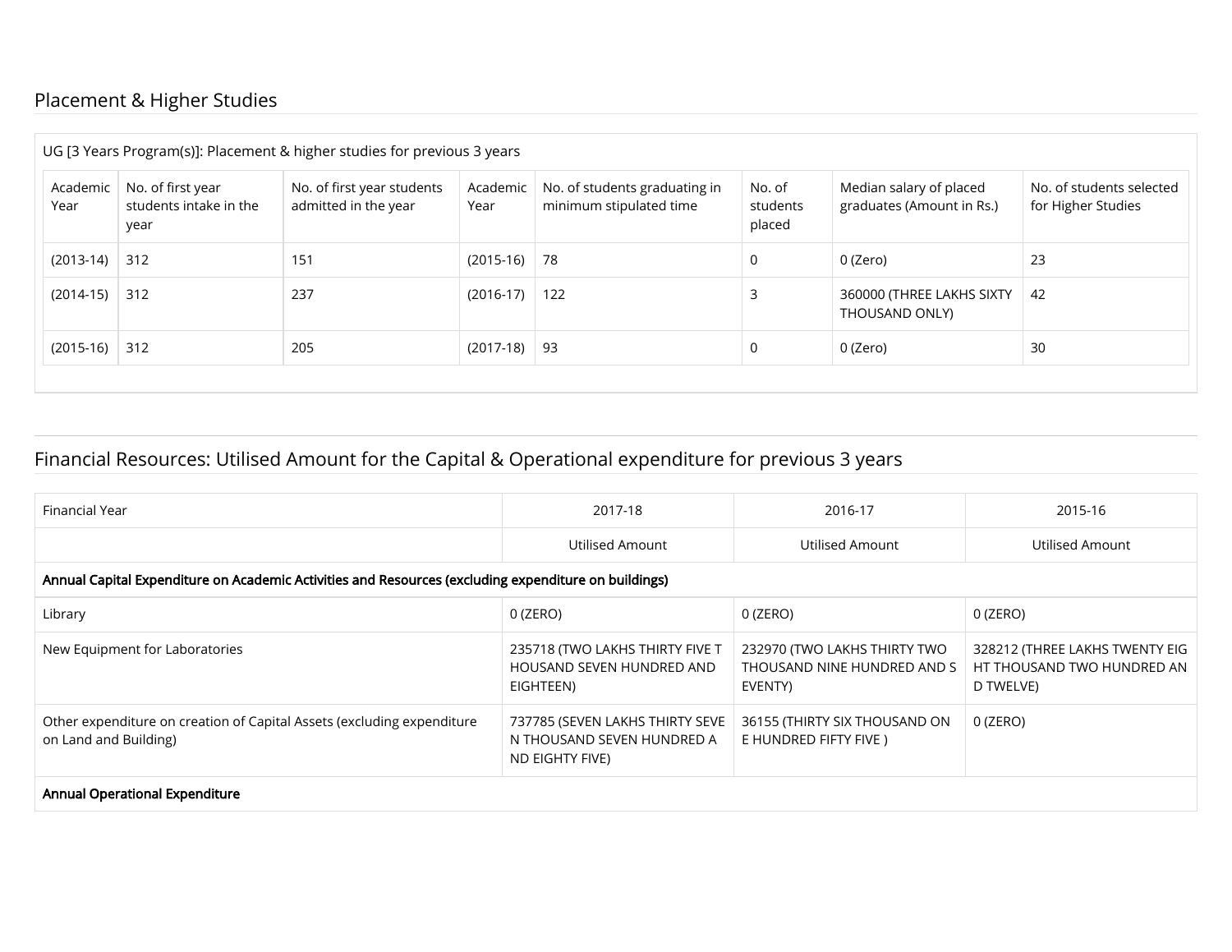| <b>Financial Year</b>                                                                                                                            | 2017-18                                                                          | 2016-17                                                                            | 2015-16                                                                          |
|--------------------------------------------------------------------------------------------------------------------------------------------------|----------------------------------------------------------------------------------|------------------------------------------------------------------------------------|----------------------------------------------------------------------------------|
|                                                                                                                                                  | Utilised Amount                                                                  | Utilised Amount                                                                    | Utilised Amount                                                                  |
| Salaries (Teaching and Non Teaching staff)                                                                                                       | 9122159 (NINETY ONE LAKHS TWE<br>NTY TWO THOUSAND ONE HUNDR<br>ED ANDFIFTY NINE) | 8520648 (EIGHTY FIVE LAKHS TWE<br>NTY THOUSAND SIX HUNDRED AN<br>D FORTY EIGHT)    | 7214269 (SEVENTY TWO LAKHS FO<br>URTEEN THOUSAND TWO HUNDRE<br>D AND SIXTY NINE) |
| Maintenance of Academic Infrastructure or consumables, other running<br>expenditures etc. (excluding maintenance of hostels and allied services) | 1315144 (THIRTEEN LAKHS FIFTEE<br>N THOUSAND ONE HUNDRED AND<br>FORTY FOUR)      | 1593568 (FIFTEEN LAKHS NINETY T<br>HREE THOUSAND FIVE HUNDRED A<br>ND SIXTY EIGHT) | 1499420 (FOURTEEN LAKHS NINET<br>Y NINE THOUSAND FOUR HUNDRE<br>D AND TWENTY)    |
| Seminars/Conferences/Workshops                                                                                                                   | 0 (ZERO)                                                                         | 0 (ZERO)                                                                           | 0 (ZERO)                                                                         |

### PCS Facilities: Facilities of physically challenged students

| 1. Do your institution buildings have Lifts/Ramps?                                                                                                        | Not available                          |
|-----------------------------------------------------------------------------------------------------------------------------------------------------------|----------------------------------------|
| 2. Do your institution have provision for walking aids, includingwheelchairs and transportation from one building to another for handicapped<br>students? | Yes                                    |
| 3. Do your institution buildings have specially designed toilets for handicapped students?                                                                | Yes, more than 40% of the<br>buildings |

#### Faculty Details

1. How many faculty members of your institution have received highly reputed national/international awards/recognition from Central government agencies in the previous year (2017-18)? 39

| Srno | Name | Age | Designation | Gender | Oualification | Experience  | ls Associated | Currently working | Joining |      | Leaving   Association |
|------|------|-----|-------------|--------|---------------|-------------|---------------|-------------------|---------|------|-----------------------|
|      |      |     |             |        |               | (In Months) | Last Year     | with institution? | Date    | Date | type                  |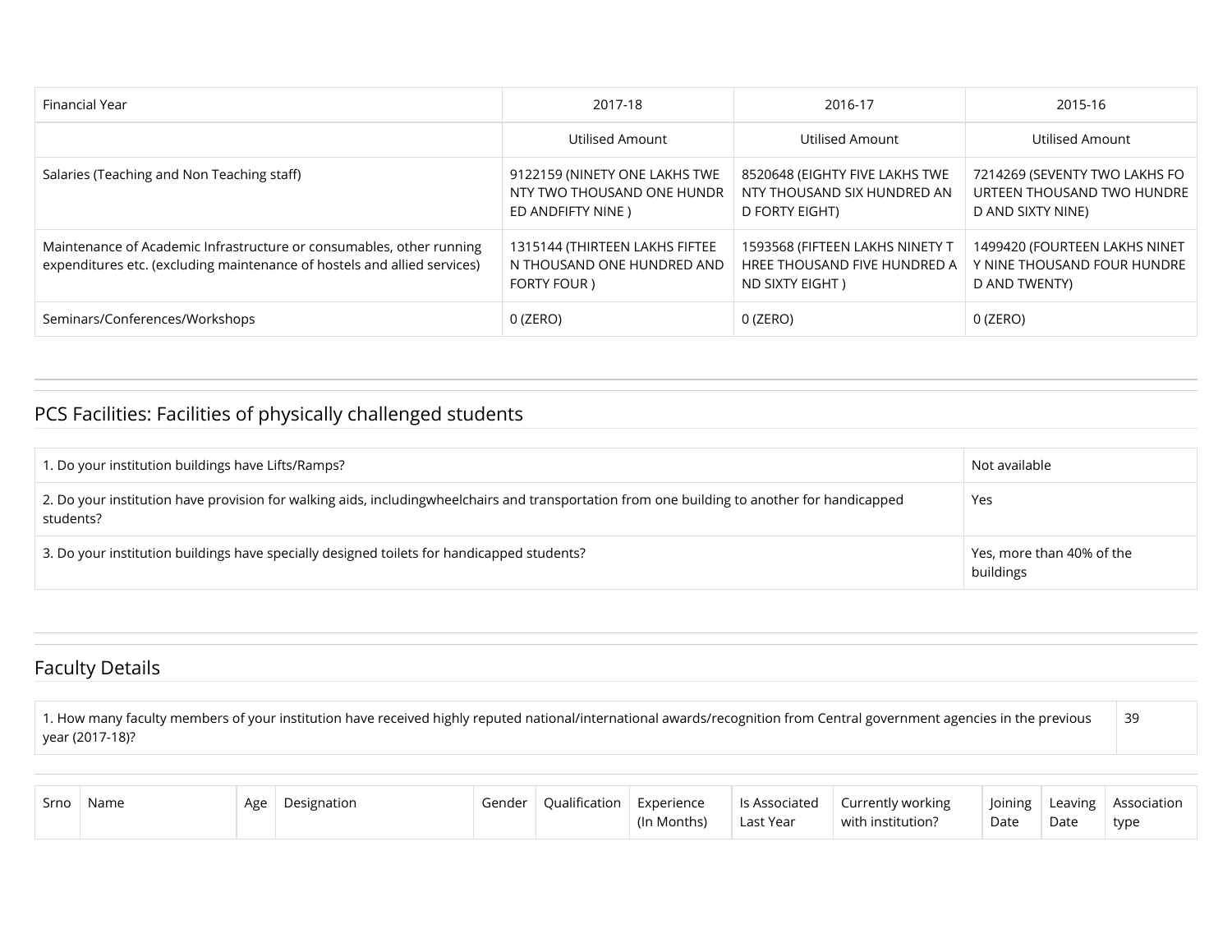| $\mathbf{1}$   | Dr V SADHASIVAM                      | 74 | Dean / Principal / Director /<br>Vice Chancellor | Male   | Ph.D       | 169 | Yes | Yes | $01 - 06 -$<br>2004 | $\overline{\phantom{a}}$ | Regular                |
|----------------|--------------------------------------|----|--------------------------------------------------|--------|------------|-----|-----|-----|---------------------|--------------------------|------------------------|
| $\overline{2}$ | Dr S CHANDRA                         | 60 | Dean / Principal / Director /<br>Vice Chancellor | Female | Ph.D       | 11  | Yes | Yes | $08-12-$<br>2017    | $\overline{a}$           | Regular                |
| 3              | Mrs A SIVASANKARI                    | 36 | Assistant Professor                              | Female | M. Phil    | 149 | Yes | Yes | 06-07-<br>2006      | $\overline{a}$           | Regular                |
| $\overline{4}$ | MRS B<br>BHUVANESHWARI               | 34 | <b>Assistant Professor</b>                       | Female | M. Phil    | 113 | Yes | Yes | $02-07-$<br>2009    | $\frac{1}{2}$            | Regular                |
| 5              | MRS K ANITHA DEVI                    | 33 | <b>Assistant Professor</b>                       | Female | M. Phil    | 89  | Yes | Yes | $01-07-$<br>2011    | $\overline{a}$           | Regular                |
| 6              | MRS K SRI SAKTHI<br><b>GOMATY</b>    | 28 | Assistant Professor                              | Female | M. Phil    | 41  | Yes | Yes | 06-07-<br>2015      | $\overline{a}$           | Regular                |
| $\overline{7}$ | MR P K IMMANUEL<br><b>NESA KUMAR</b> | 37 | Assistant Professor                              | Male   | <b>MBA</b> | 31  | Yes | No  | 03-08-<br>2015      | $31 - 03 -$<br>2018      | Regular                |
| 8              | MR A SAIYADH NOOR<br>MUHAMED         | 22 | <b>Assistant Professor</b>                       | Male   | M.Sc.      | 17  | Yes | Yes | $01-07-$<br>2017    | $\overline{a}$           | Adhoc /<br>Contractual |
| 9              | MR T K SARAVANA<br><b>KUMAR</b>      | 44 | Assistant Professor                              | Male   | <b>NET</b> | 186 | Yes | Yes | 04-04-<br>2003      | $\overline{a}$           | Regular                |
| 10             | MR R SRINIVASAN                      | 35 | Assistant Professor                              | Male   | <b>SET</b> | 150 | Yes | Yes | $01 - 06 -$<br>2006 | ---                      | Regular                |
| 11             | MR M U LAKSHMI<br>NARAYANAN          | 35 | Other                                            | Male   | M. Phil    | 148 | Yes | Yes | $01 - 08 -$<br>2006 | $\overline{a}$           | Regular                |
| 12             | MRS R HEMALATHA                      | 30 | Assistant Professor                              | Female | M. Phil    | 76  | Yes | Yes | $16-07-$<br>2012    | $\overline{a}$           | Regular                |
| 13             | MR S KANDASWAMY                      | 50 | Other                                            | Male   | PGDCA      | 171 | Yes | Yes | $01-09-$<br>2004    | ---                      | Regular                |
| 14             | MR R VISWANATHAN                     | 34 | Other                                            | Male   | <b>BFA</b> | 88  | Yes | Yes | 18-07-<br>2011      | $\overline{\phantom{a}}$ | Regular                |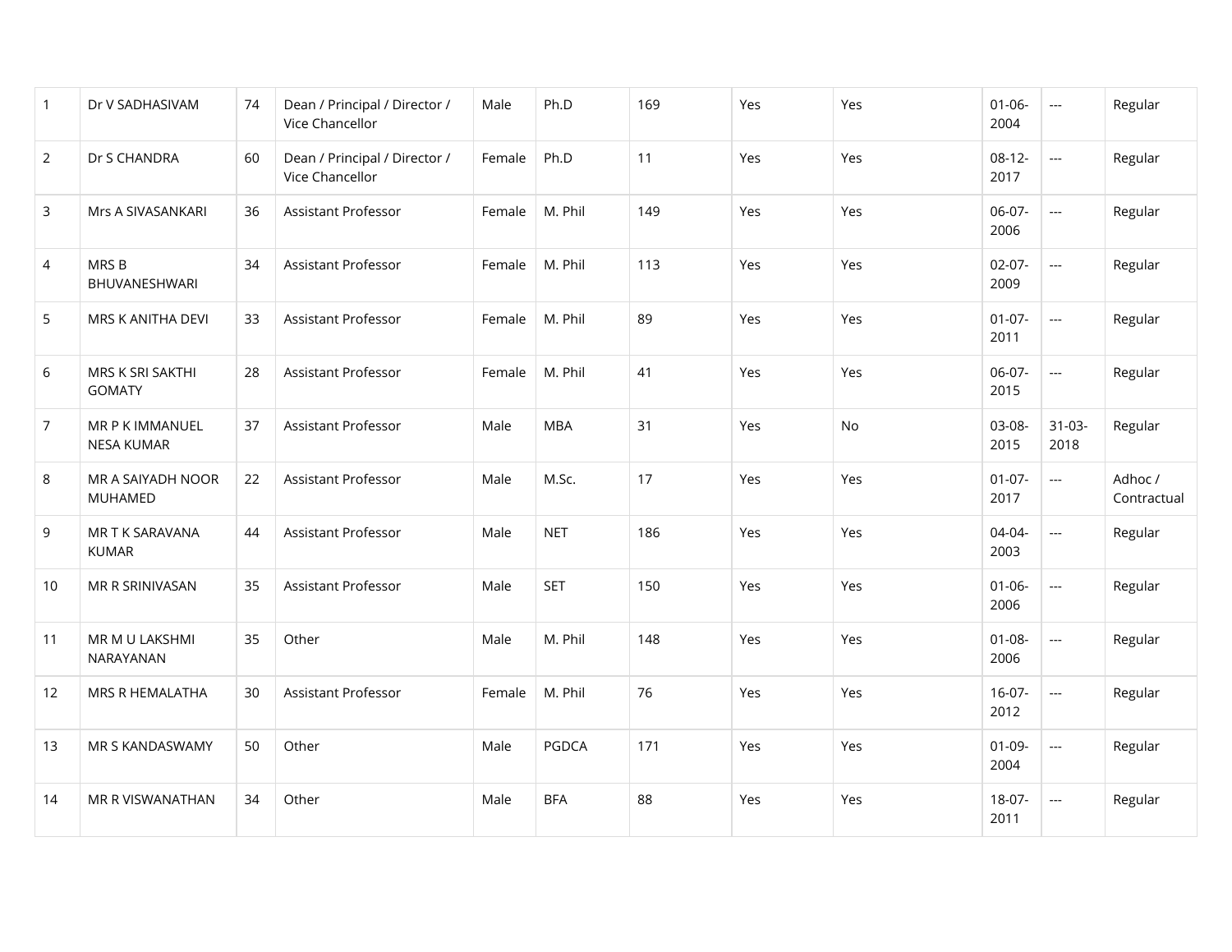| 15 | MR L ANDREW<br><b>CHARLIN RAJA</b> | 30 | Other                      | Male   | M.Sc.   | 83  | Yes | Yes | $04 - 01 -$<br>2012 | $\overline{a}$           | Adhoc /<br>Contractual |
|----|------------------------------------|----|----------------------------|--------|---------|-----|-----|-----|---------------------|--------------------------|------------------------|
| 16 | N GANESAN                          | 36 | <b>Assistant Professor</b> | Male   | M. Phil | 160 | Yes | Yes | $14-07-$<br>2005    | $\overline{a}$           | Regular                |
| 17 | <b>VIAJAYANANTH S</b>              | 38 | <b>Assistant Professor</b> | Male   | M. Phil | 146 | Yes | Yes | 22-09-<br>2006      | ---                      | Regular                |
| 18 | N VASUGI                           | 41 | <b>Assistant Professor</b> | Female | M. Phil | 40  | Yes | Yes | $15-07-$<br>2015    | $\overline{a}$           | Adhoc /<br>Contractual |
| 19 | <b>B V FEBIYOLA</b>                | 36 | <b>Assistant Professor</b> | Female | M. Phil | 18  | Yes | Yes | $01 - 06 -$<br>2017 | $\overline{a}$           | Adhoc /<br>Contractual |
| 20 | PADMA PRIYA S G                    | 33 | <b>Assistant Professor</b> | Female | M. Phil | 28  | Yes | Yes | $11-07-$<br>2016    | $\overline{a}$           | Adhoc /<br>Contractual |
| 21 | POORANI V                          | 36 | <b>Assistant Professor</b> | Female | M. Phil | 137 | Yes | Yes | $01-07-$<br>2007    |                          | Regular                |
| 22 | RAJESH D                           | 36 | Assistant Professor        | Male   | M. Phil | 64  | Yes | Yes | $15-07-$<br>2013    | $\overline{a}$           | Regular                |
| 23 | MALATHI V B                        | 40 | Assistant Professor        | Female | M. Phil | 76  | Yes | Yes | $13-07-$<br>2012    | $\overline{\phantom{a}}$ | Regular                |
| 24 | YAMINI B                           | 51 | Assistant Professor        | Female | M. Phil | 160 | Yes | Yes | $14-07-$<br>2005    |                          | Regular                |
| 25 | PONGODHY M                         | 37 | Assistant Professor        | Female | M. Phil | 76  | Yes | Yes | 13-07-<br>2012      | $\overline{\phantom{a}}$ | Regular                |
| 26 | PRADEEPA K                         | 43 | Assistant Professor        | Female | M.COM   | 28  | Yes | Yes | $12 - 07 -$<br>2016 | $\overline{a}$           | Adhoc /<br>Contractual |
| 27 | SEEMA KARTHIKA E                   | 29 | Assistant Professor        | Female | M. Phil | 17  | Yes | Yes | 04-07-<br>2017      | $\overline{a}$           | Adhoc /<br>Contractual |
| 28 | SUGERTHANA HELENA<br>SELES D       | 24 | Assistant Professor        | Female | M. Phil | 16  | Yes | Yes | $12 - 07 -$<br>2017 | $\overline{\phantom{a}}$ | Adhoc /<br>Contractual |